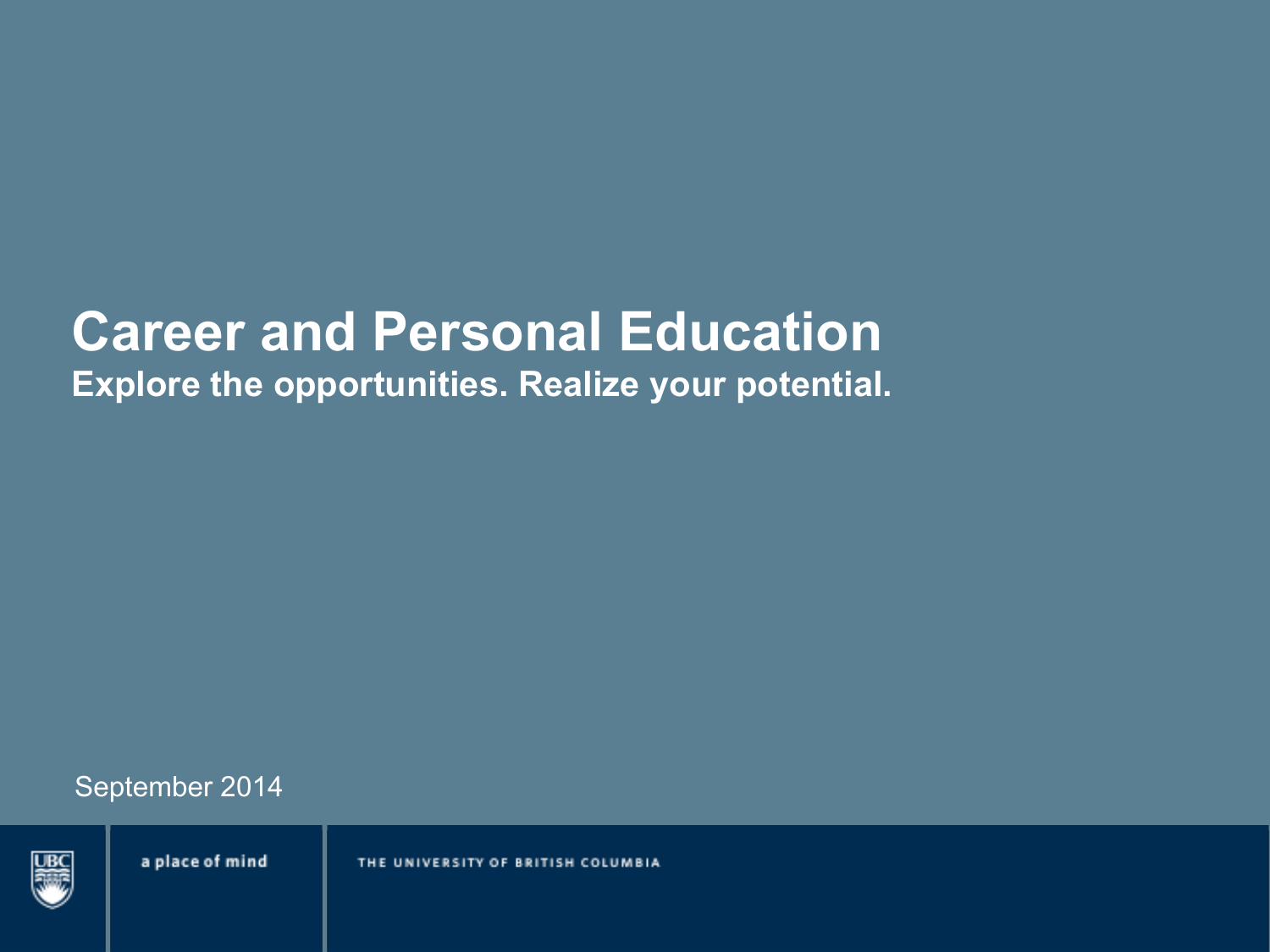### **BACKGROUND**

#### **Why is Career and Personal Education (CPE) important?**

Growing demand, changing demographics, and lifelong learning present significant opportunities for UBC to expand and enhance our offerings in CPE

#### **Our vision**

Strong connection to UBC academic expertise across learner' professional and personal lifetimes

#### **Our mission**

- Provision of high-quality programs and courses that align globally-recognized UBC areas of excellence with learner, industry and societal demand
- Provision of just-in-time, accessible learning opportunities for students
- Provision of strong business support for Faculties, enabling faculty focus and reinvestment in education, research and services

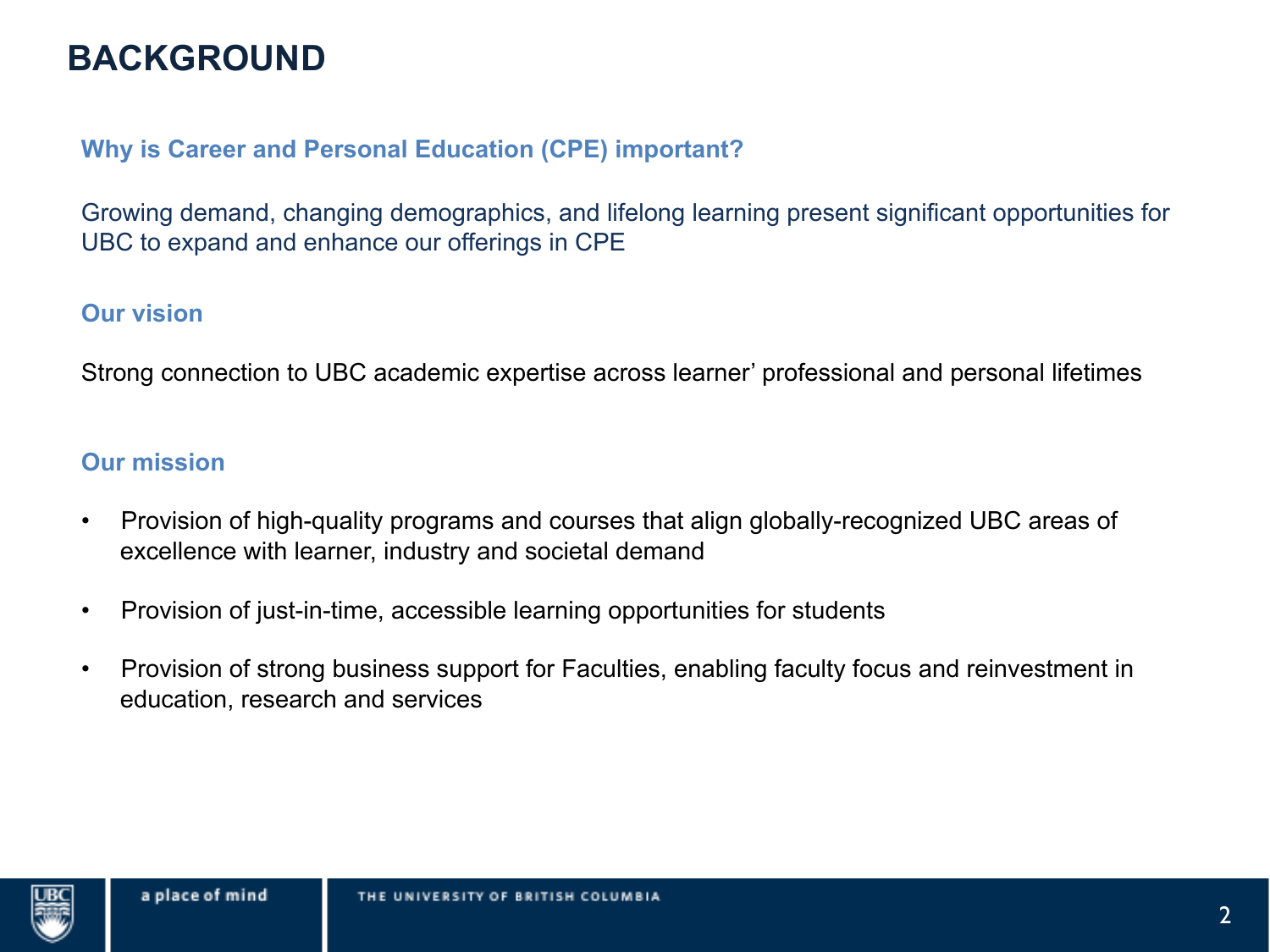### **SCOPE OF CPE OPPORTUNITY**

- Imperative for UBC to leverage our place-based and academic advantages in an increasingly competitive global market
- Concrete opportunities to re-launch and grow current programs (allowing us to target different learner markets, incorporate different modalities, or re-price)
- Four market segments Applied Master's programs, applied non-degree (e.g., certificates and diplomas), access credit\* and personal development
- Need for UBC focus on developing 'hubs' of program opportunities so that sector-facing specializations are underpinned by a foundation of core curriculum (with the Applied Master's is the source for all derivative credit and non-credit certificates and courses

\* Access refers to offering current credit courses 'off peak' (e.g., evenings, weekends, online)

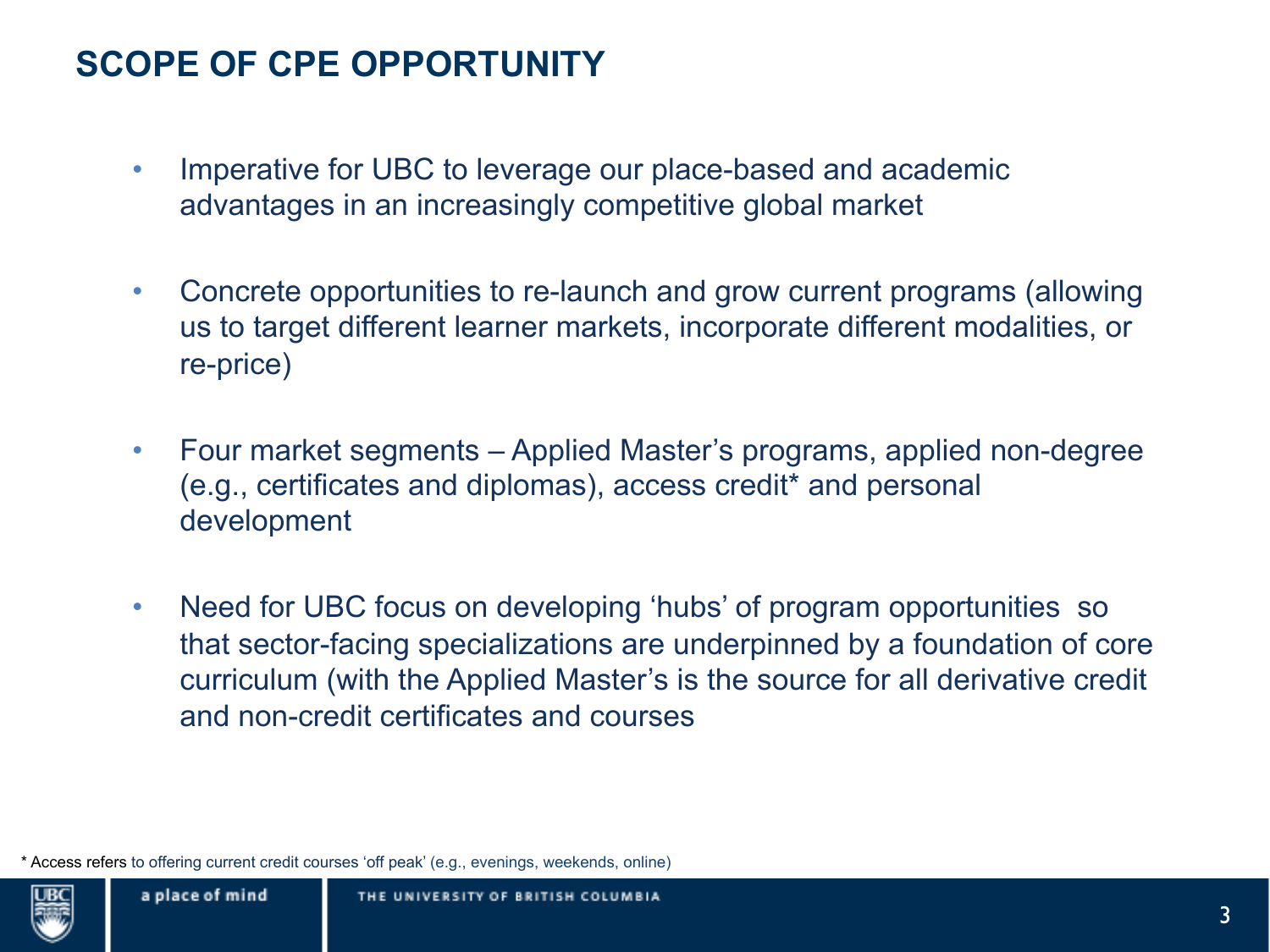## **POSSIBLE 'HUB' STRUCTURE IN APPLIED PROGRAMS C** pre courses Specialist certificate Applied Master's Foundational certificate Courses (and modules) **Sector-facing specializations**

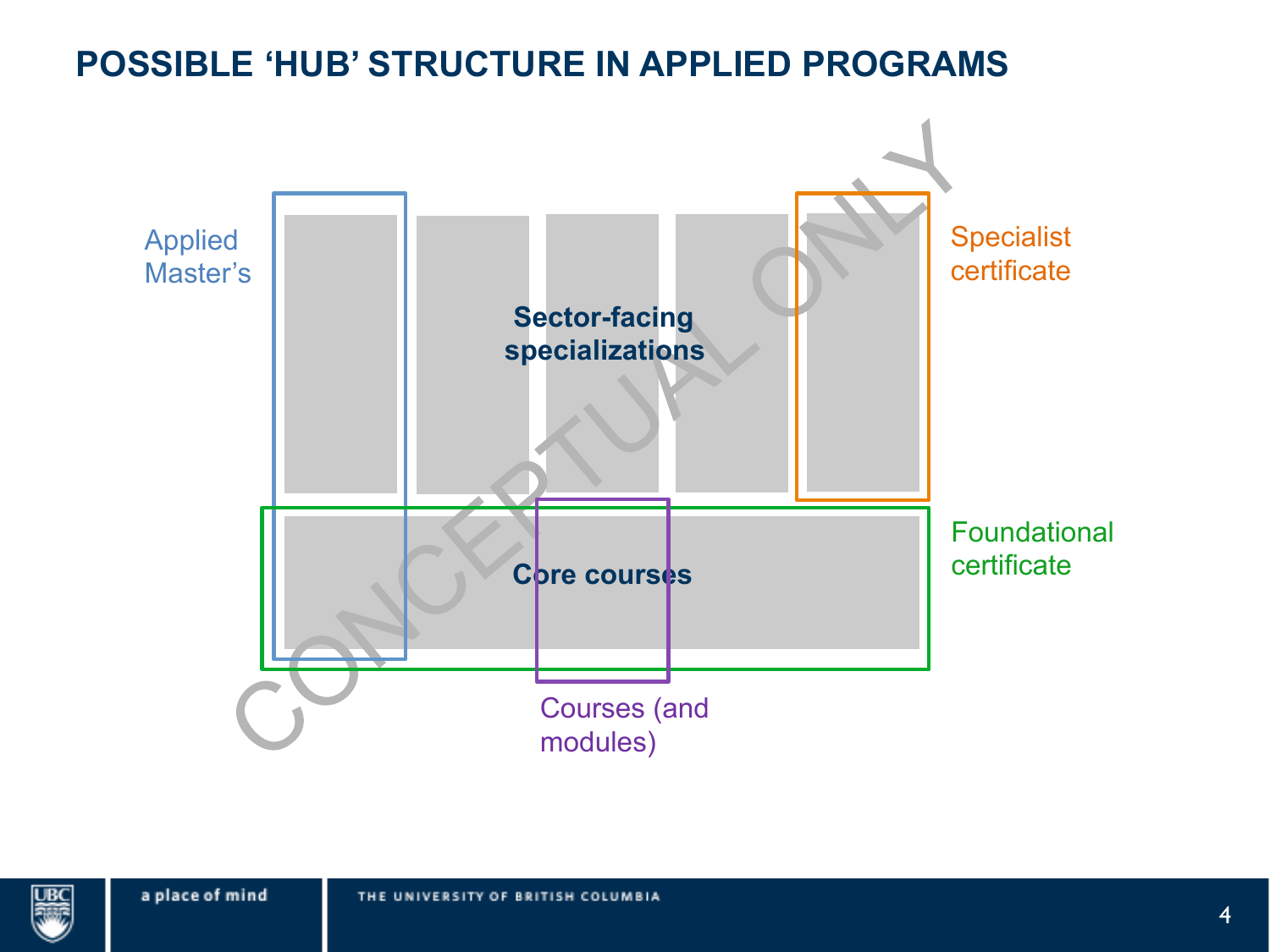### **SUMMARY OF TWO BROAD MARKET SEGMENTS**

|                                              | <b>Applied</b>                                                                                                                                                                         | <b>Access</b>                                                                                                                                                                                                                                     |
|----------------------------------------------|----------------------------------------------------------------------------------------------------------------------------------------------------------------------------------------|---------------------------------------------------------------------------------------------------------------------------------------------------------------------------------------------------------------------------------------------------|
| <b>Rationale</b>                             | • Market demand (revenue)<br>• UBC- / Place-based strengths<br>• Government alignment<br>• Pricing upside in some programs                                                             | • Content repurposing from credit<br>(profitability)<br>• Flexibility for UBC students<br>• Appeal to adult / working learners<br>(modularity, with degree bundling)<br>• Community / alumni engagement                                           |
| <b>Challenges</b>                            | • Curriculum focus / context across learner<br>types<br>• Different levels of price sensitivity by<br>learner type<br>• Recruitment / marketing across diverse<br>and disperse market  | • Pricing (rise in open offers)<br>• Enrolment management (scale vs<br>quality)<br>• Risk of reputation diffusion<br>• Laddering                                                                                                                  |
| <b>Implications for</b><br>program<br>design | • Off-peak delivery (evenings, weekends,<br>online)<br>• Capstones<br>• Practicums / internships<br>• Custom industry programs                                                         | • Off-peak delivery (evenings, weekends,<br>online)<br>• Modularity<br>• Curriculum coherence / pathways for<br>degree seekers                                                                                                                    |
| <b>Learner profile</b>                       | • Recent graduates<br>• Mid-career professionals (progression to<br>management roles, need for greater<br>specialization, change in sector)<br>• Senior executives (skill enhancement) | • Current UBC students<br>• Part-time (non-UBC student) degree<br>seekers<br>• Adult learners (skills acquisition, personal<br>interest)<br>• Professionals (skills acquisition when<br>academic content in applied fields, e.g.,<br>engineering) |
|                                              |                                                                                                                                                                                        |                                                                                                                                                                                                                                                   |

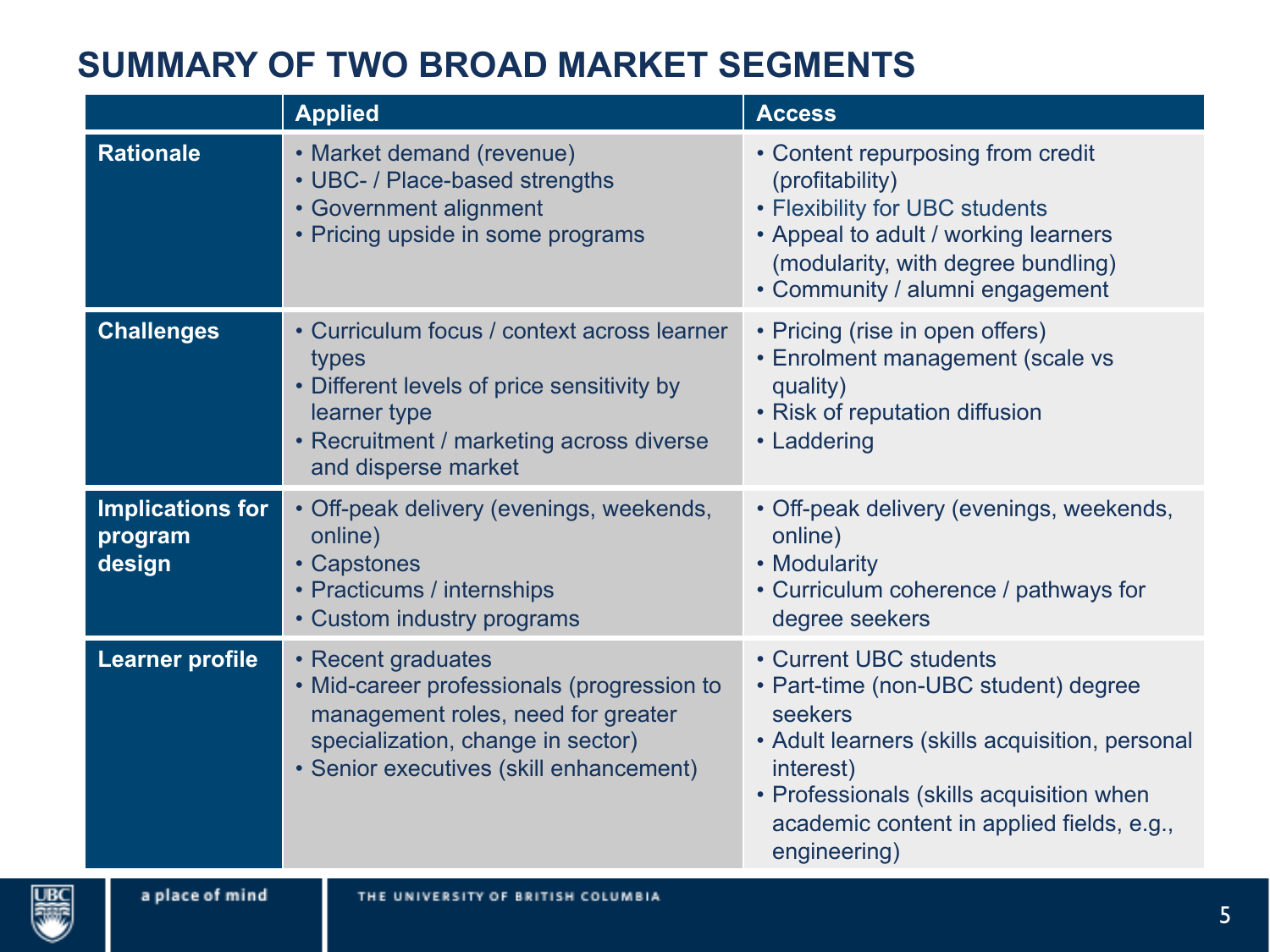### **CHOOSING PROGRAM PRIORITIES**

**Economics**

- •Scale of demand
- •Sustainability of demand
- •Potential for repurposing (from and to)
- •International scope
- •Potential for external funding

**UBC ability to capture** 

- •F(f)aculty skill and will
- •Clear differentiation vis-à-vis competition
- •Defensibility (e.g., interdisciplinary programs, UBC expertise)
- •Speed to market (existing content etc.)
- •Partnership opportunities

#### **Strategic alignment**

- •UBC strengths and structural advantage
- •Impact on UBC reputation / brand
- •Vancouver place-based strengths and structural advantage
- •Government priorities

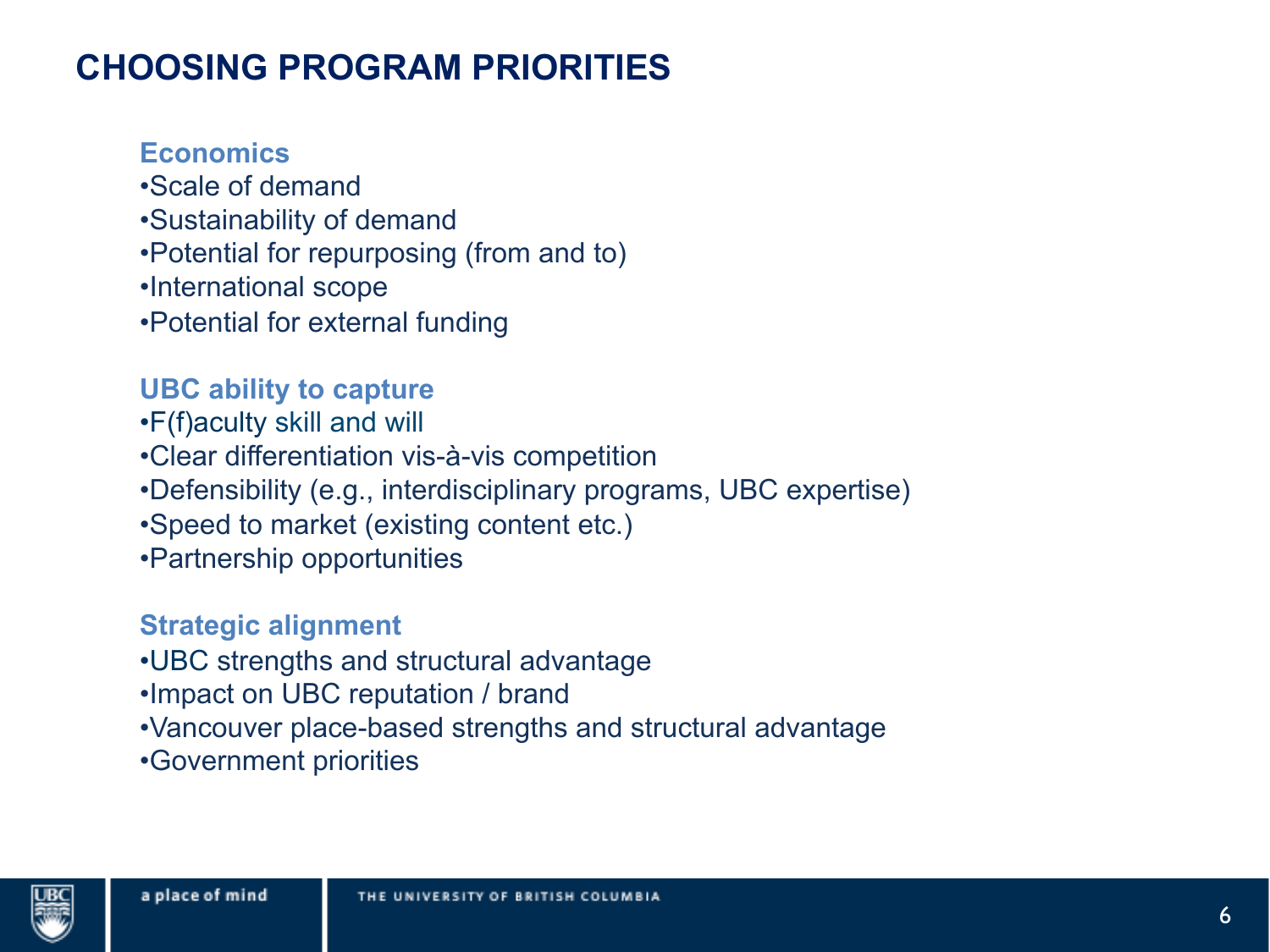#### **PRELIMINARY AND FOR DISCUSSION**

### **EMERGING CPE PROGRAM OPPORTUNITIES**

**Applied hubs** (sector-focused) **Access clusters** (theme-focused) **Business** (core + finance / PSM / strategy / innovation + mining, health, ...) **Policy** (core + development sustainability, global governance) **Asia** (e.g., Asian law, languages) **Applied sciences** (core + mining, clean energy, forestry, naval, software systems) **Extractive industries** (e.g., mining, forestry, fisheries) **Sustainability** (e.g., energy and climate change, conservation, natural resource law) **Applied health** (core + public health, administration, … tbc) **Health and wellbeing** (e.g., chronic care, health law, financial planning, food / nutrition) **Data science** (core + health, data visualization, business, policy … tbc) **Communications** (core + creative writing, digital media, translation, … tbc) **Liberal arts enrichment** (e.g., psychology, philosophy, literature etc.) Program development in progress Program discussions underway

**Social sciences** (e.g., economics, history etc.)

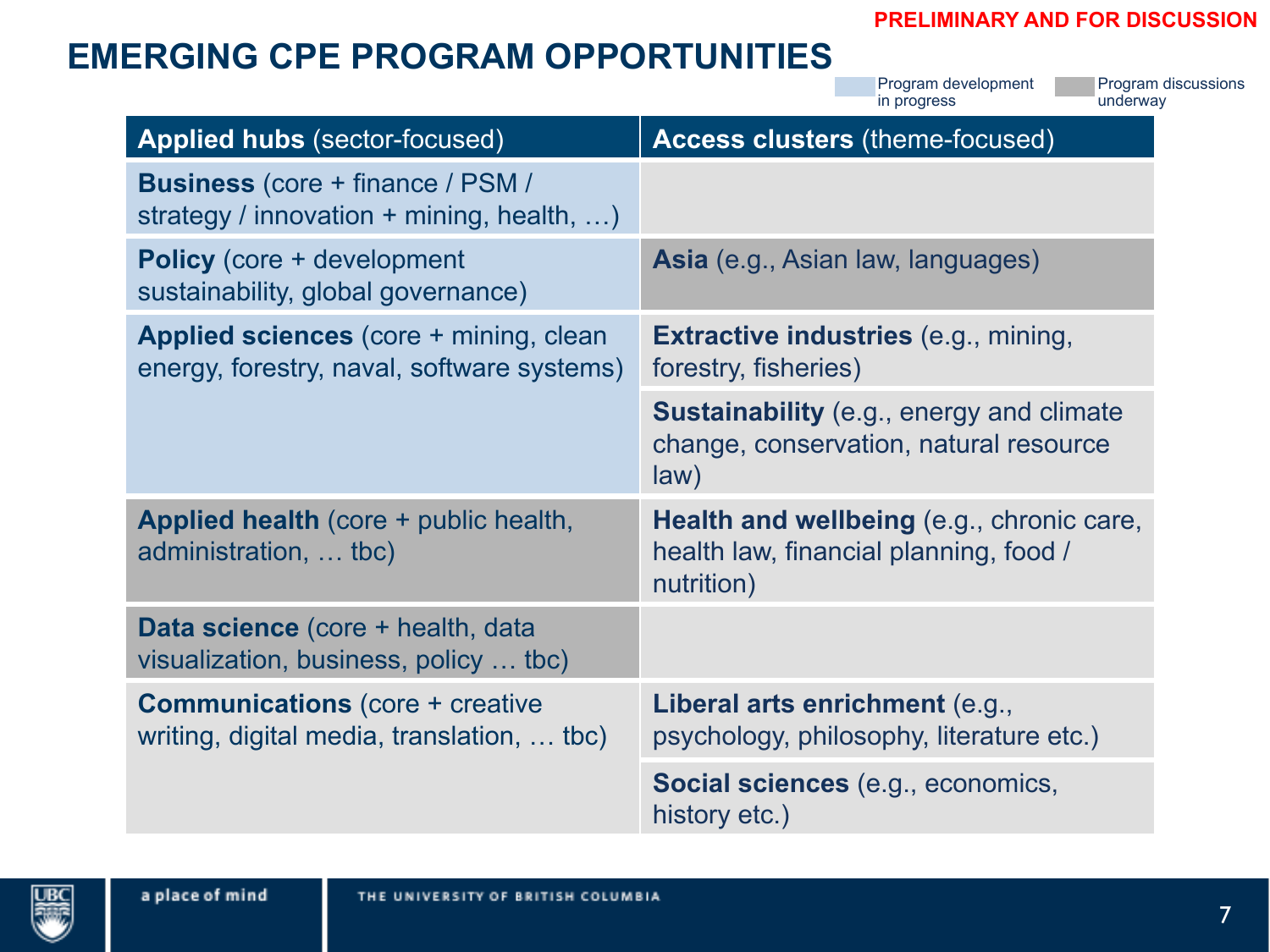#### **WHAT DO WE NEED TO DO?**

- Establish a consolidated **Faculty-facing support engine** for UBC in applied and access programs
- Establish a **streamlined program approval process** with support from Faculties, the Provost Office, FoGPS, Senate and CTLT – and including structured discussions with Victoria
- Form a **pan-UBC advisory group** (with industry representation) to guide program and organization development in applied and access programs
- Create a **risk pool** to reinvest a portion of profits in launching additional programs and to protect against market uncertainty

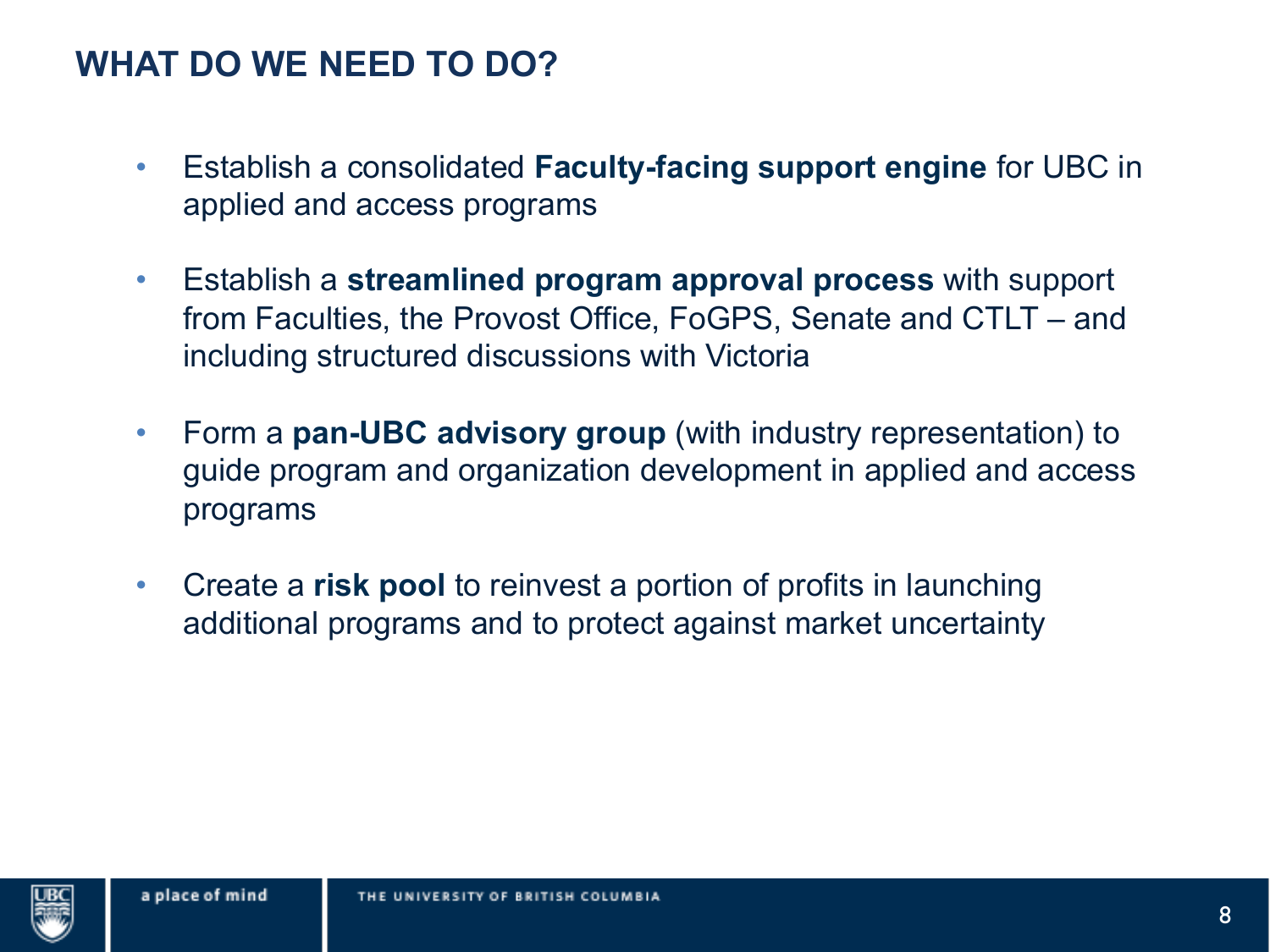#### **CREATING A FACULTY-FACING SUPPORT ENGINE FOR CPE**

- Build capabilities in areas where:
	- Faculties typically lack experience and capacity
	- Where UBC can leverage economies of scope (and possibly scale) through an integrated approach
	- Where objective challenge can add substantive value for Faculties
- Retain organizational flexibility initially to maximize responsiveness and minimize financial commitments (e.g., internal secondments, consultant capacity)
- Leverage UBC capability and experience wherever possible
- Evolve engine capability from strategy to business management as direction for UBC CPE confirmed
- Complement integrated team support with continued investment in cross-Faculty exchange to capture input, share best practices and build alignment (e.g., CPE curation think tank, Dragon's Den sessions, academic peer counsel role in incubator)